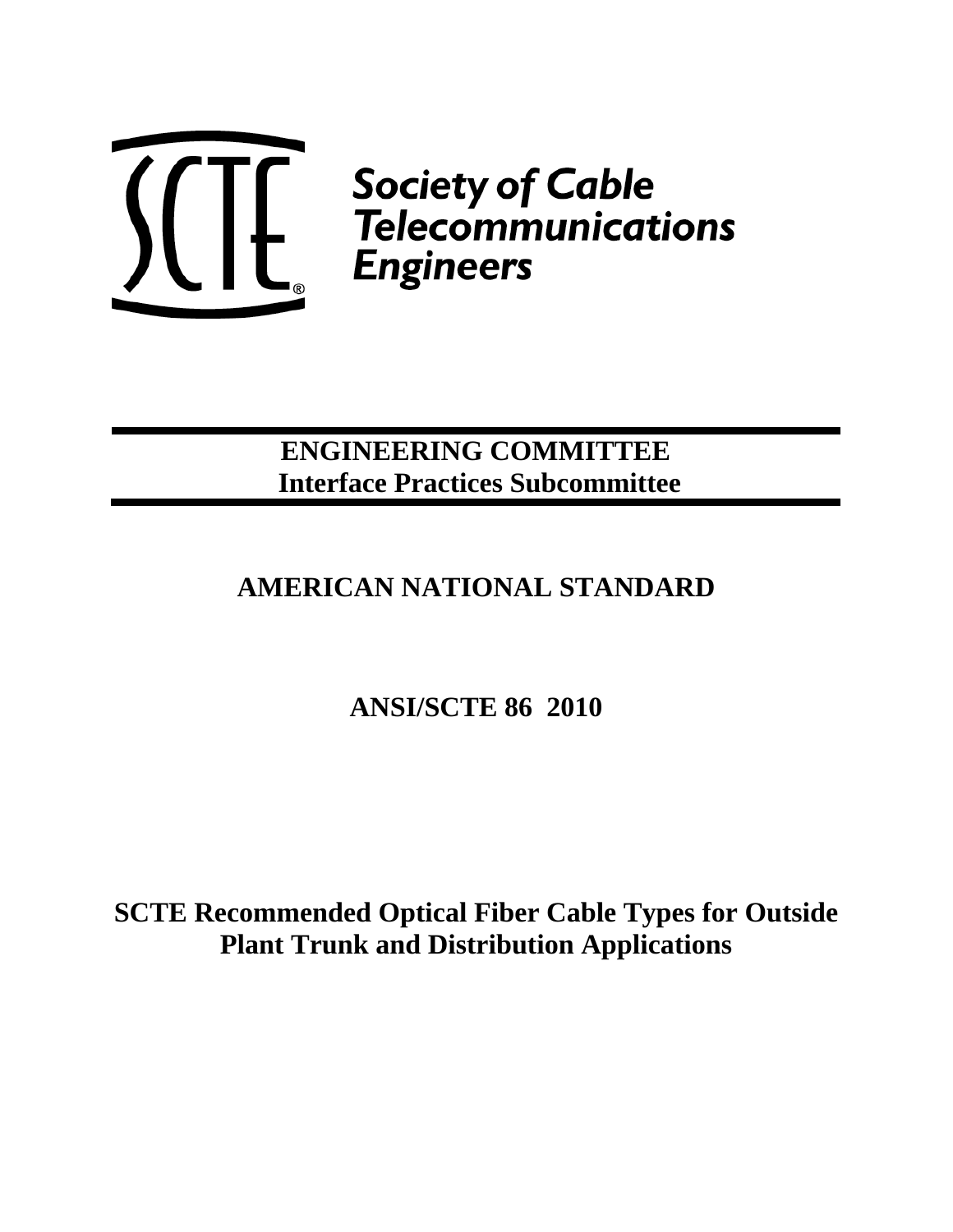### **NOTICE**

The Society of Cable Telecommunications Engineers (SCTE) Standards are intended to serve the public interest by providing specifications, test methods and procedures that promote uniformity of product, interchangeability and ultimately the long term reliability of broadband communications facilities. These documents shall not in any way preclude any member or nonmember of SCTE from manufacturing or selling products not conforming to such documents, nor shall the existence of such standards preclude their voluntary use by those other than SCTE members, whether used domestically or internationally.

SCTE assumes no obligations or liability whatsoever to any party who may adopt the Standards. Such adopting party assumes all risks associated with adoption of these Standards, and accepts full responsibility for any damage and/or claims arising from the adoption of such Standards.

Attention is called to the possibility that implementation of this standard may require the use of subject matter covered by patent rights. By publication of this standard, no position is taken with respect to the existence or validity of any patent rights in connection therewith. SCTE shall not be responsible for identifying patents for which a license may be required or for conducting inquiries into the legal validity or scope of those patents that are brought to its attention.

Patent holders who believe that they hold patents which are essential to the implementation of this standard have been requested to provide information about those patents and any related licensing terms and conditions. Any such declarations made before or after publication of this document are available on the SCTE web site at http://www.scte.org.

All Rights Reserved

© 2005, 2010 Society of Cable Telecommunications Engineers, Inc. 2010 140 Philips Road Exton, PA 19341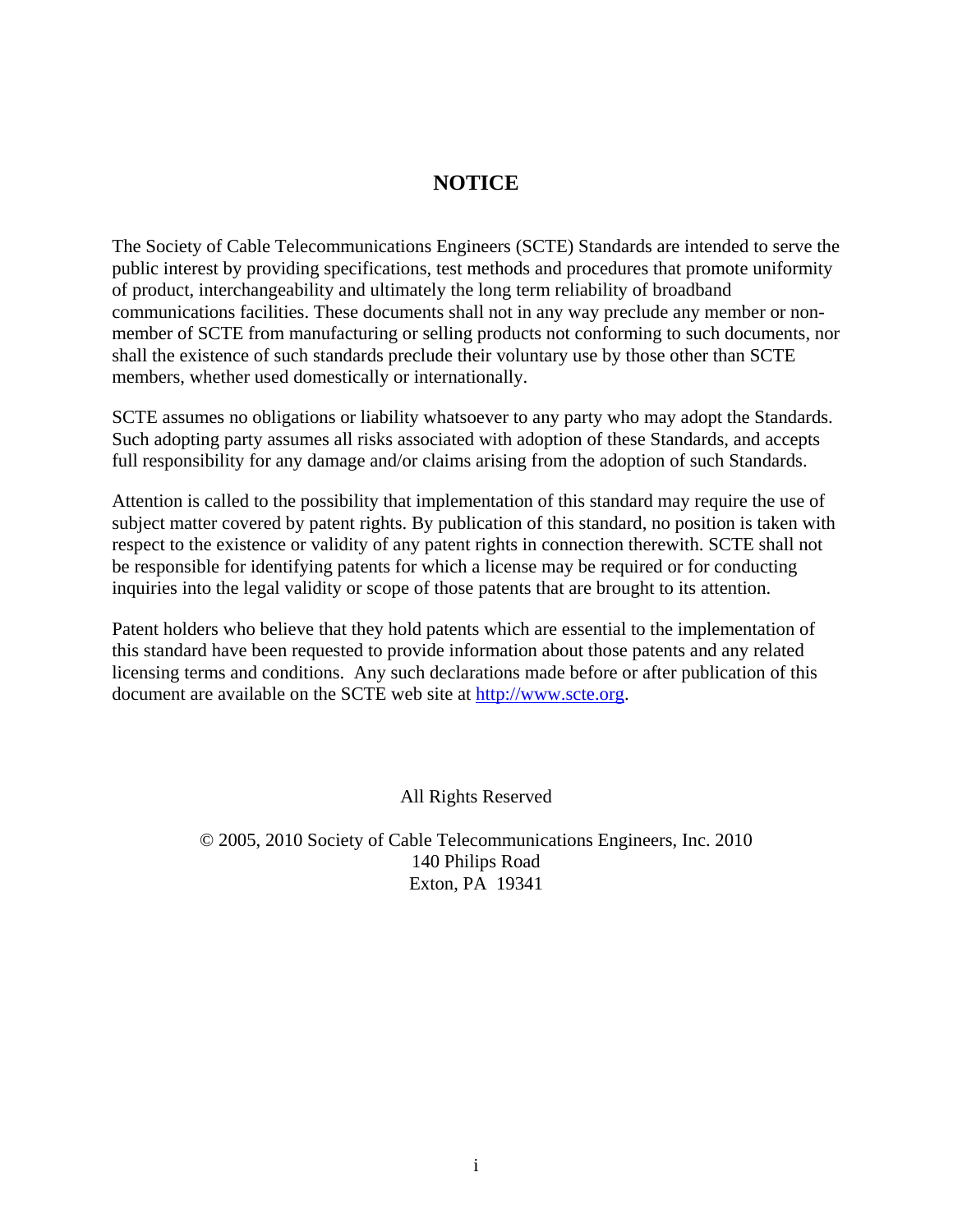## **TABLE OF CONTENTS**

| 7.0 | SELECTION GUIDE & APPLICATION CONSIDERATIONS 12 |  |
|-----|-------------------------------------------------|--|

### *LIST OF FIGURES*

| FIGURE 1 - CHROMATIC DISPERSION IN OPTICAL FIBER               |    |  |  |
|----------------------------------------------------------------|----|--|--|
| FIGURE 2 – SPECTRAL ATTENUATION CURVE FOR OPTICAL FIBER        | 6  |  |  |
| FIGURE 3 - STRANDED LOOSE TUBE CABLE (BUNDLED FIBERS)          |    |  |  |
| FIGURE 4 – STRANDED LOOSE TUBE CABLE (RIBBONIZED FIBERS)       | 8  |  |  |
| FIGURE 5 – CENTRAL TUBE CABLE (BUNDLED FIBERS)                 |    |  |  |
| FIGURE 6 - FIGURE-8 CABLE DESIGN                               | 10 |  |  |
| FIGURE 7 - ALL DIELECTIC SELF SUPPORTING (ADSS) CABLE DESIGN11 |    |  |  |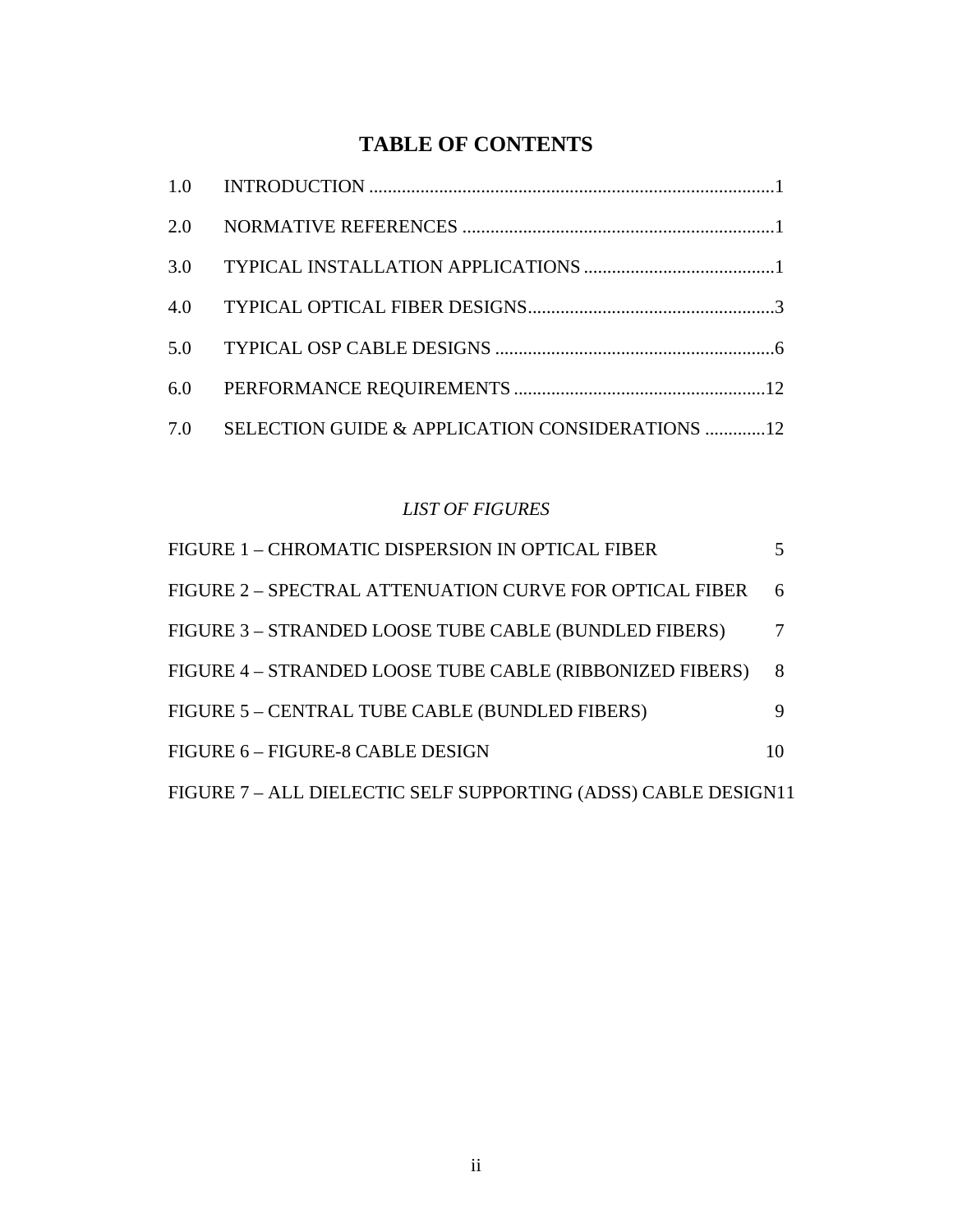#### **1.0 INTRODUCTION**

Optical fiber cable is a key component of any service provider's passive optical network for telecommunications applications. Optical fiber cables comprise a significant portion of Hybrid Fiber Coax (HFC) networks in service today. Ensuring the long term reliability of these assets is a key performance component to the service providers and network operators.

Optical cables are designed to protect the optical fibers from a variety of harmful effects that could degrade the ultimate service life of the network. The effects of mechanical stresses, such as those experienced during installation, must be considered. Environmental effects that typically manifest themselves post-installation, such as temperature changes and chemical exposure, should also be evaluated. In order to properly evaluate and compare different cable designs a test regime of standard performance requirements should be considered by network operators. Well-designed and properly installed cables will protect the optical fibers and ensure proper operation for 20 years or more.

The purpose of this document is to provide guidance in selection of a suitable outside plant (OSP) optical cable with respect to different application environments.

#### **2.0 NORMATIVE REFERENCES**

The following documents contain provisions, which, through reference in this text, constitute provisions of this standard. At the time of publication, the editions indicated were valid. All standards are subject to revision, and parties to agreement based on this standard are encouraged to investigate the possibility of applying the most recent editions of the documents listed below.

ANSI/ICEA S-87-640, *Standard for Optical Fiber Outside Plant Communications Cable.(Current version)*

#### **3.0 TYPICAL INSTALLATION APPLICATIONS**

The main trunk and distribution application categories can be defined as follows:

- Aerial installation
- Direct Buried Installation
- Duct Installation
- Special Applications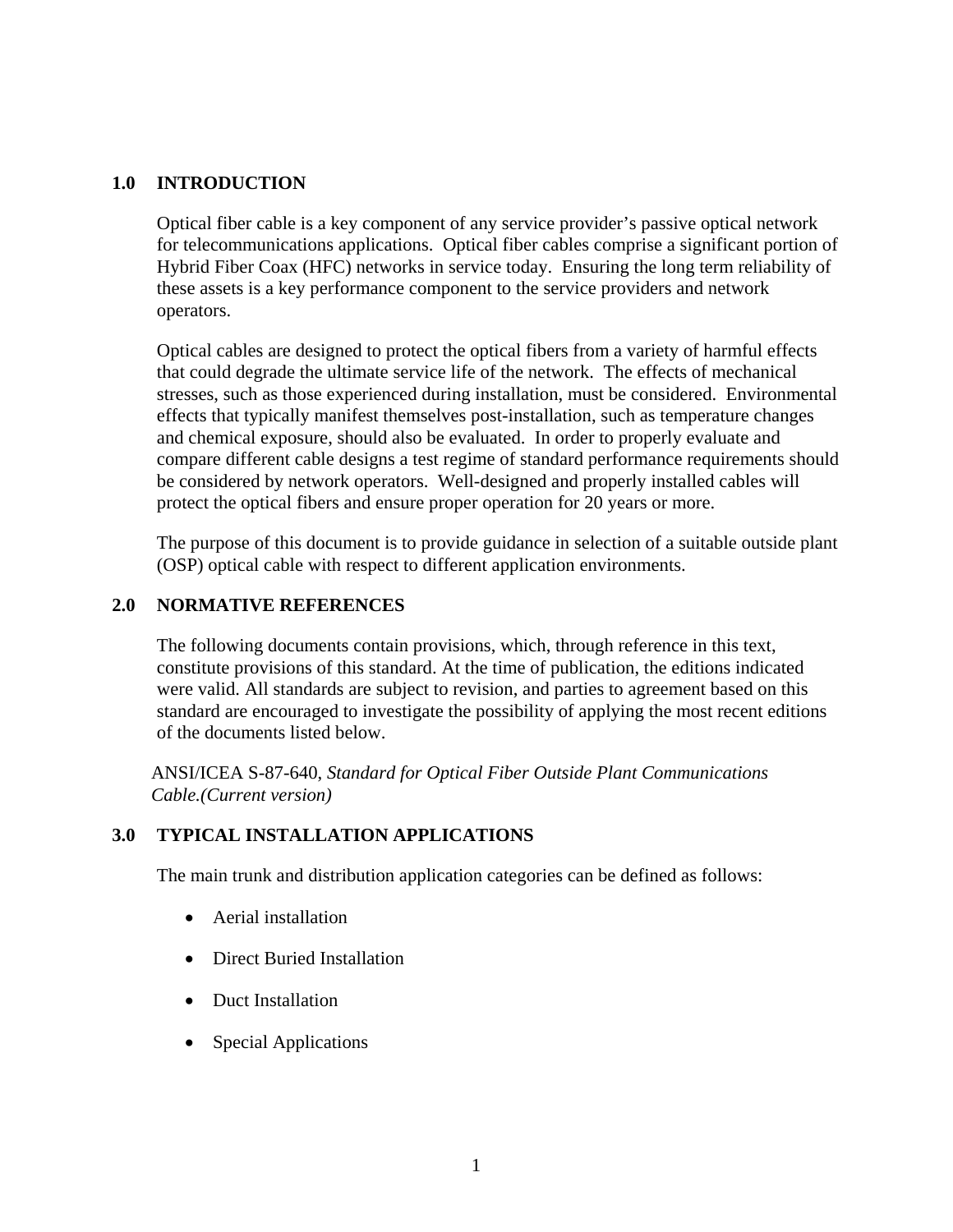These installation methods are used in either new builds ("Greenfield" applications), rehabilitation of existing networks ("Brownfield" applications), or overbuilding existing networks. A basic overview of each installation method can be described as follows:

#### 3.1 Aerial

An aerial cable installation typically entails placement of the optical cable on poles or towers, which allows routing of the optical transmission path above ground. The most common method of stringing the optical cable from pole to pole is lashing the cable to a metallic messenger wire. The diameter and strength of this messenger wire is dependent upon the span distance between the poles and the expected seasonal environmental conditions. The cable is lashed to the messenger wire using a machine that wraps a small, continuous wire around both the messenger and optical cable in a spiral manner. The lashing wire is mechanically secured to the messenger wire with attachment hardware to prevent it from loosening.

A subset of aerial installations is "self supported" cable applications. These aerial installations are accomplished with optical cables engineered to support themselves without an independent messenger wire. Typically, the metallic or dielectric supporting elements of a self-supported cable are incorporated into the cable design. The benefit of this cable design is that the installation process requires only one step rather than the two-step process associated with lashed aerial installations.

#### 3.2 Direct Buried

A direct-burial installation typically involves heavy machinery and places the optical cable underground in direct contact with earth and rocks that make up the surrounding soil. The optical cable is inserted into the ground by either creating a ditch or utilizing a vibratory plow. A ditch installation involves a two step process (to create and then backfill) and is frequently used to collocate different service cables. The process incorporating a vibratory plow creates an opening in the ground, inserts the cable, and then closes the opening to secure the cable below ground. This method is typically dedicated to a single service provider.

#### 3.3 Duct

A duct cable installation typically involves placement of one or more optical cables inside a preinstalled duct that runs between access points. An access point can be as large as a manhole vault or as small as a simple handhole. This type of installation usually requires a prime mover device (can be manual, a mechanized winch, or cable jetting equipment), a tension measuring device, and compatible lubricant to allow the cable to slide through the conduit with reduced frictional drag.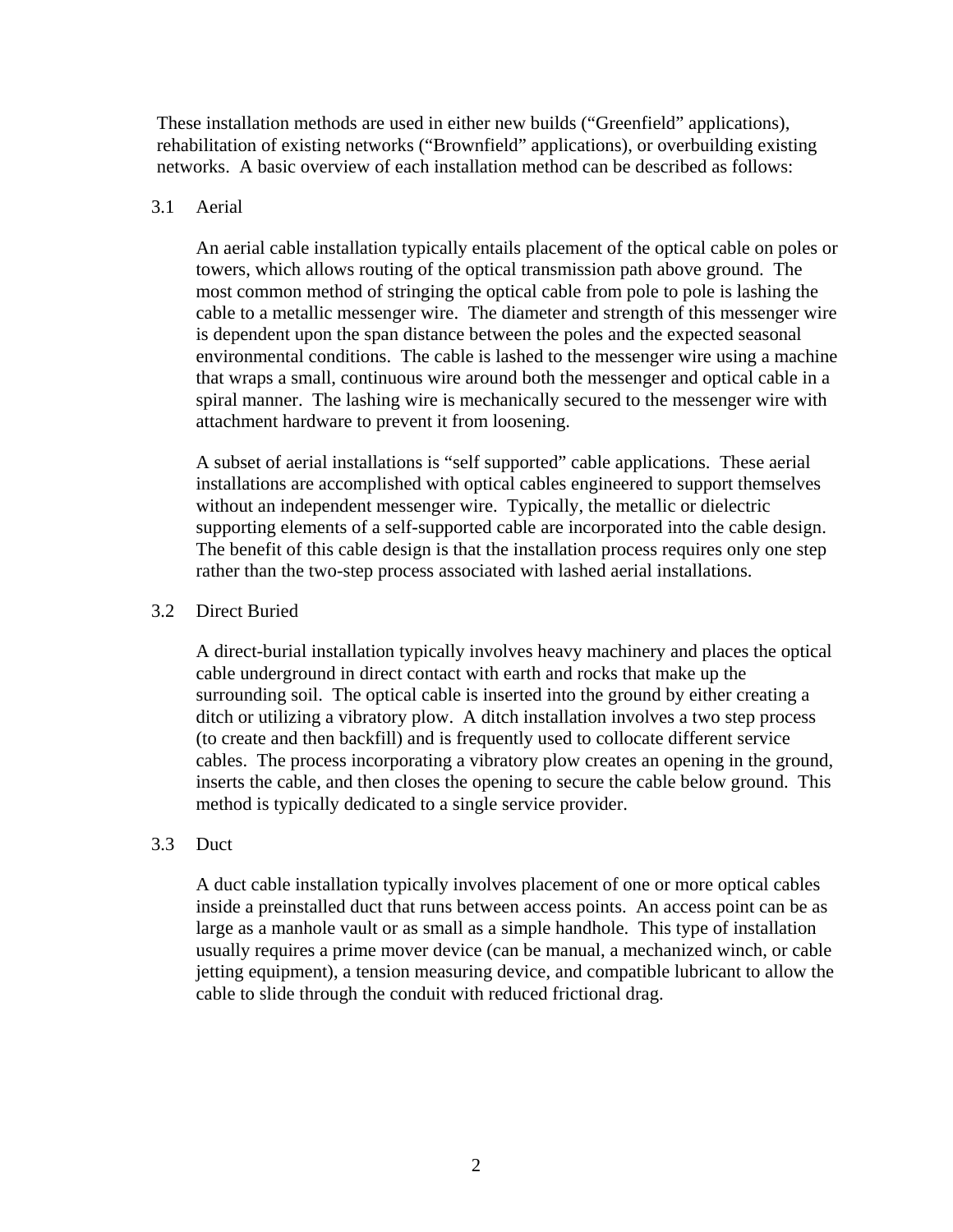3.4 Special Applications

Special applications include those methods of placing optical fiber cables that are not normally used in typical aerial and underground construction. These methods include:

- **Air-assisted cable placement**
- **Submarine cable placement**
- **Cable placement on bridges**
- **Cables suitable for indoor/outdoor applications**

#### **4.0 TYPICAL OPTICAL FIBER DESIGNS**

From a material standpoint, optical fiber is composed of ultra-pure silica, which is almost 200,000 times more pure than window glass. Optical fiber is extremely strong and very flexible. An optical fiber has the bending strength to provide reliable, long-term operation when placed in bends as small as one inch in radius. The tensile strength (resistance to longitudinal stress) is comparable to that of the strongest materials – including steel. Even though the dimensions of an optical fiber closely approximate that of a human hair, its theoretical strength is extremely high and its durability has been proven in a variety of adverse environments.

Since initially developed in the 1970's, a number of different fused silica glass optical fiber designs have been utilized in telecommunication networks. There are two general classifications of optical fiber types: multimode and single-mode. Multimode optical fiber was the first type of optical fiber to be developed and commercialized and has a core that is much larger than that of single-mode optical fiber. As its name suggests, multimode fiber can simultaneously transmit the optical signal over multiple stable pathways, also termed "modes," inside the core. Single-mode optical fiber, with its much smaller core area, supports optical transmission on only one stable mode. Relative to single-mode fiber, Multimode fiber is distance limited and most frequently used in applications less than two kilometers in overall length.

Cable telecommunications system applications are best supported by a single-mode optical fiber solution. Advancements in design/manufacturing technology have enabled the availability of a variety of different single-mode optical fibers. The differentiation of these is usually related to the refinement of one or more performance attributes to address a specific application requirement. For example, there are specific single-mode fiber designs best suited for applications requiring transmission distances of under 50 kilometers and other single-mode fiber designs best suited for applications requiring transmission distances over hundreds of kilometers. Technical evaluation is necessary to identify which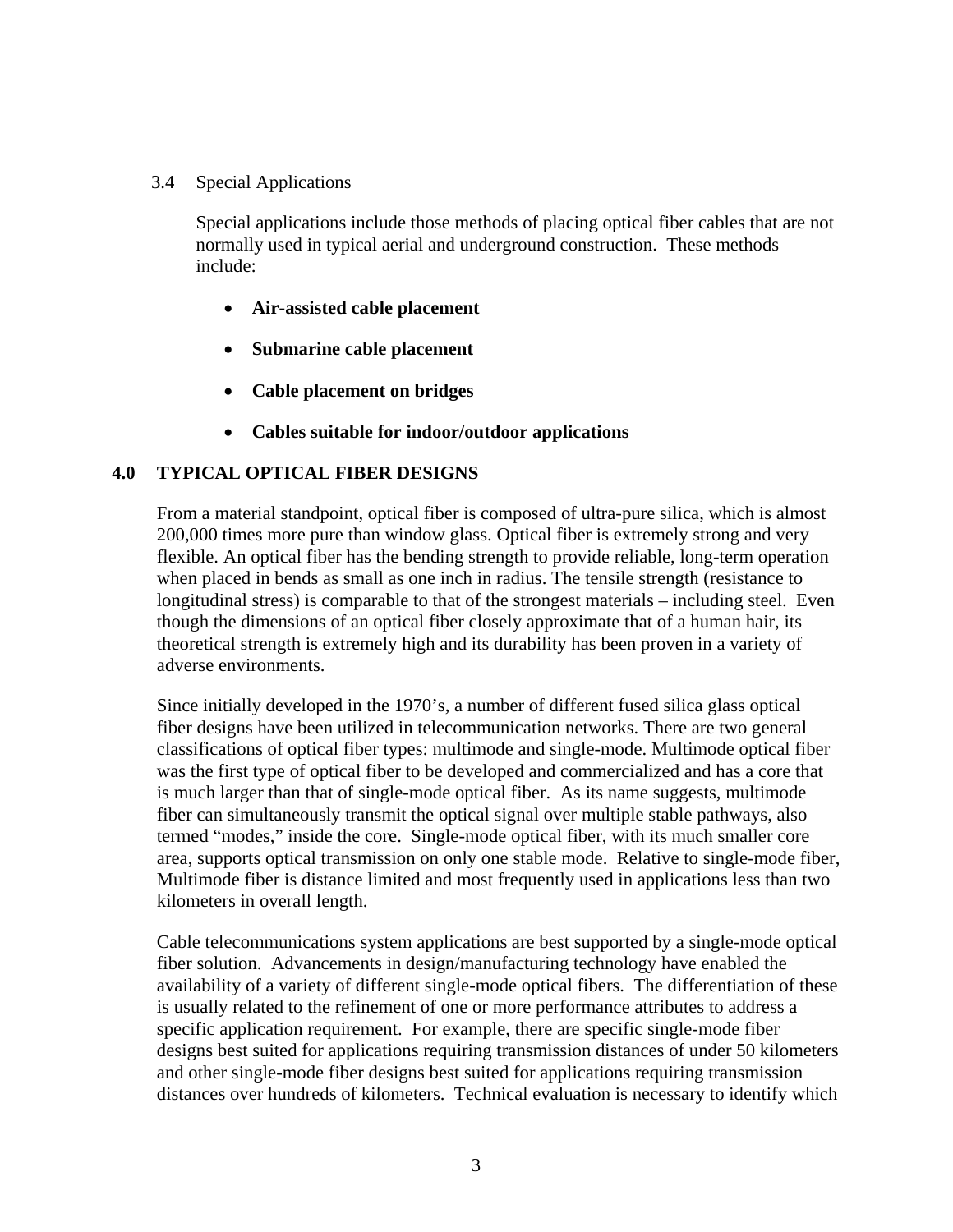fiber design is best suited for the specific application under consideration. A basic understanding of the optical transmission principles and limitations is necessary to assist in making an informed selection. Typically, initial performance discussions focus on two basic operating limitations that directly impact transmission of the optical signal chromatic dispersion and attenuation.

Chromatic dispersion refers to the effect that causes the optical signal to "spread out" as it travels along the optical fiber. Since the pulses are transmitted in sequence, this pulse spreading will cause the leading edge on one pulse to approach the trailing edge of the pulse ahead of it. This effect becomes problematic when the leading edge of one pulse overtakes the trailing edge of the pulse ahead of it. Attenuation refers to the reduction of signal strength as the light pulse moves down the optical fiber away from the transmitter. This effect creates problems when the signal strength is reduced to a point where it can no longer be interpreted by the receiver.

#### 4.1 Dispersion-Unshifted ("Standard") Single-Mode Optical Fiber

The most common single-mode optical fiber is technically termed as "dispersionunshifted." This design has been the telecommunications workhorse for many years and is also known as "standard single-mode fiber." This optical fiber is optimized for use in the 1310 nm operating wavelength range and is also capable of supporting transmission in the 1550 nm operating wavelength range. System operation at 1310 nm was the first single-mode transmission range significantly utilized for singlemode telecommunication purposes. System operation at 1550 nm evolved because this operating range provided lower signal attenuation than operation at 1310 nm and therefore longer reach could be achieved. The downside of operating a 1550 nm system on standard single-mode optical fiber was that the chromatic dispersion was more than five times higher than experienced at 1310 nm. The wavelength dependence of chromatic dispersion is illustrated in Figure 1 that follows.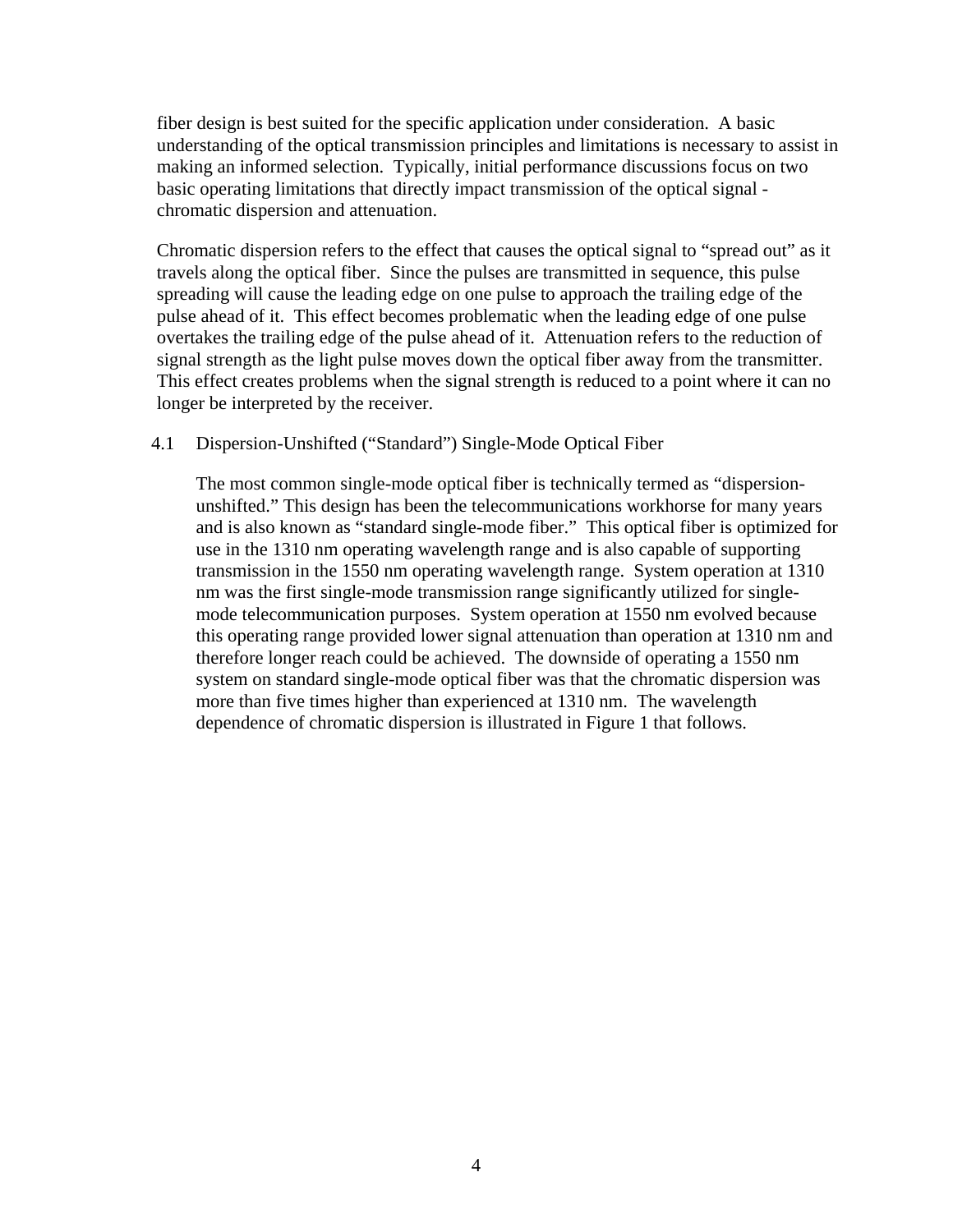

**Figure 1 – Chromatic Dispersion in Optical Fiber** 

4.2 Dispersion-Shifted Single-Mode Optical Fiber

In order to address the limitations imposed by higher chromatic dispersion observed in standard single-mode optical fibers in the 1550 nm region, an optical fiber design was developed to shift the low chromatic dispersion performance to coincide with the lower attenuation region in the 1550 nm region. The general effect of this "shift" is illustrated in Figure 1. The first versions of this modified single-mode optical fiber were termed "dispersion-shifted" and required a more complex waveguide design. There were two significant consequences of this design. First, the new waveguide design was more challenging to manufacture and second, concurrent acceptable performance in the 1310 nm region could not be guaranteed. The advent of wave division multiplexing (WDM) obsoleted this fiber design (due to the impact of multiwavelength non-linear effects) and resulted in the follow-on development of a next generation product – technically termed "non-zero dispersion-shifted" single-mode optical fiber. Like its dispersion-shifted predecessor, the non-zero dispersion-shifted design was a complex waveguide design that did not guarantee acceptable 1310 nm performance. However, it does provide a viable technical solution for applications requiring WDM in the 1550 nm operating window.

4.3 Low Water Peak Attenuation Single-Mode Optical Fiber

The water peak region of the spectral attenuation curve, in the vicinity of 1383 nm, has historically demonstrated elevated attenuation (see Figure 2) due to hydroxyl ions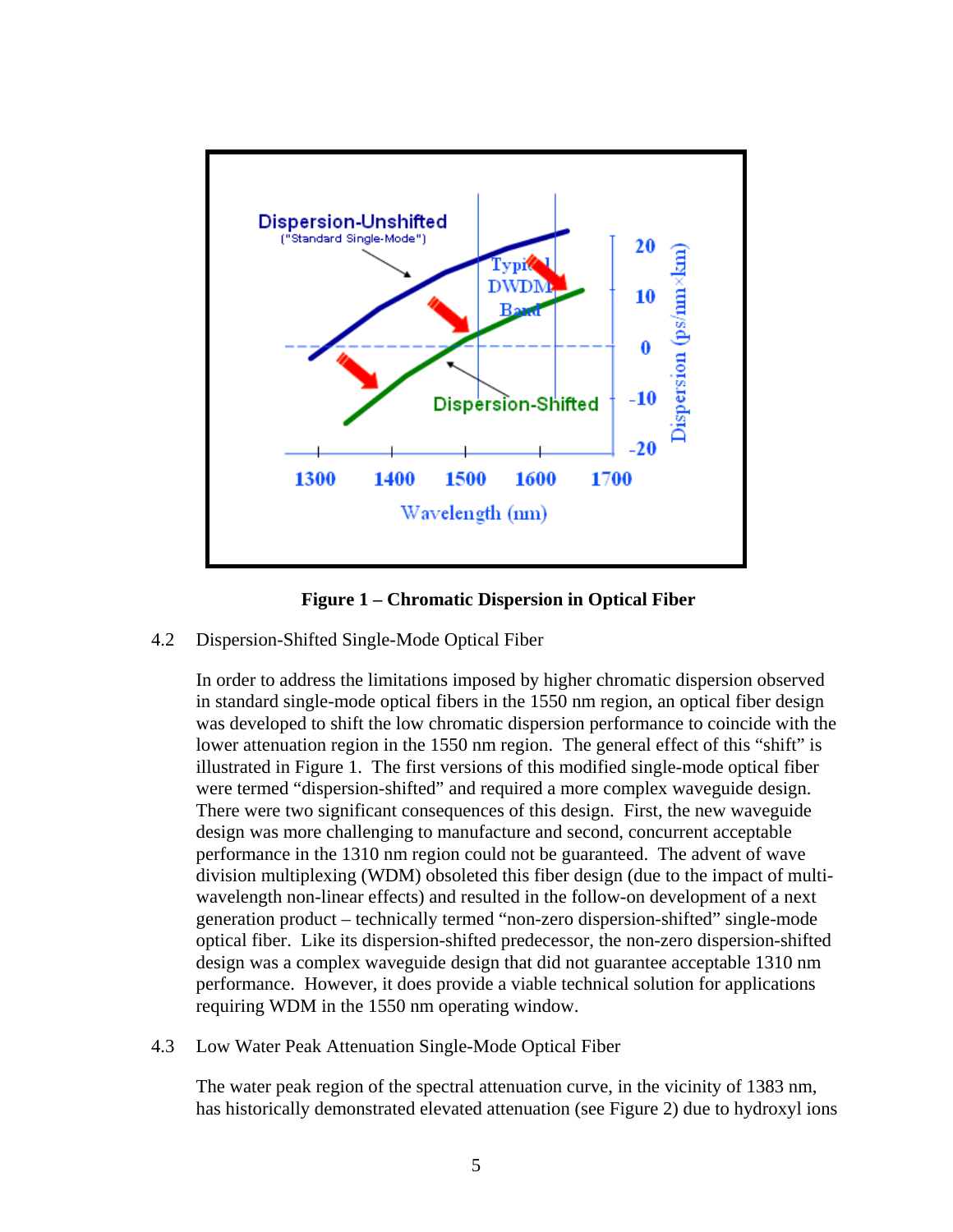entrapped in the glass structure during the manufacturing process. Advances in technology have now enabled significantly improved attenuation performance in this region of the spectral attenuation curve. This level of performance enables a larger percentage of the optical spectrum to be available for telecommunications applications such as coarse wave division multiplexing (CWDM). The low water peak attenuation performance can be applied to both standard and dispersion-shifted optical fiber designs; however, in current practice it is mostly considered only with standard single-mode designs. The chromatic dispersion properties of the low water peak optical fiber would be equivalent to the standard single-mode optical fiber discussed above and this performance is specified in published standards documents.



**Figure 2 – Spectral Attenuation Curve for Optical Fiber** 

#### **5.0 TYPICAL OSP CABLE DESIGNS**

Since the first optical cable deployments in the 1970's a number of different optical cable designs have been developed. The basic aim of each of these designs is similar – to protect the optical fibers from damage during installation and over their useful service lifetime. Different application and "handleability" considerations will determine specific preferences of one cable type over another. The cable designs presented in this document are the most commonly used in the telecommunication industry today.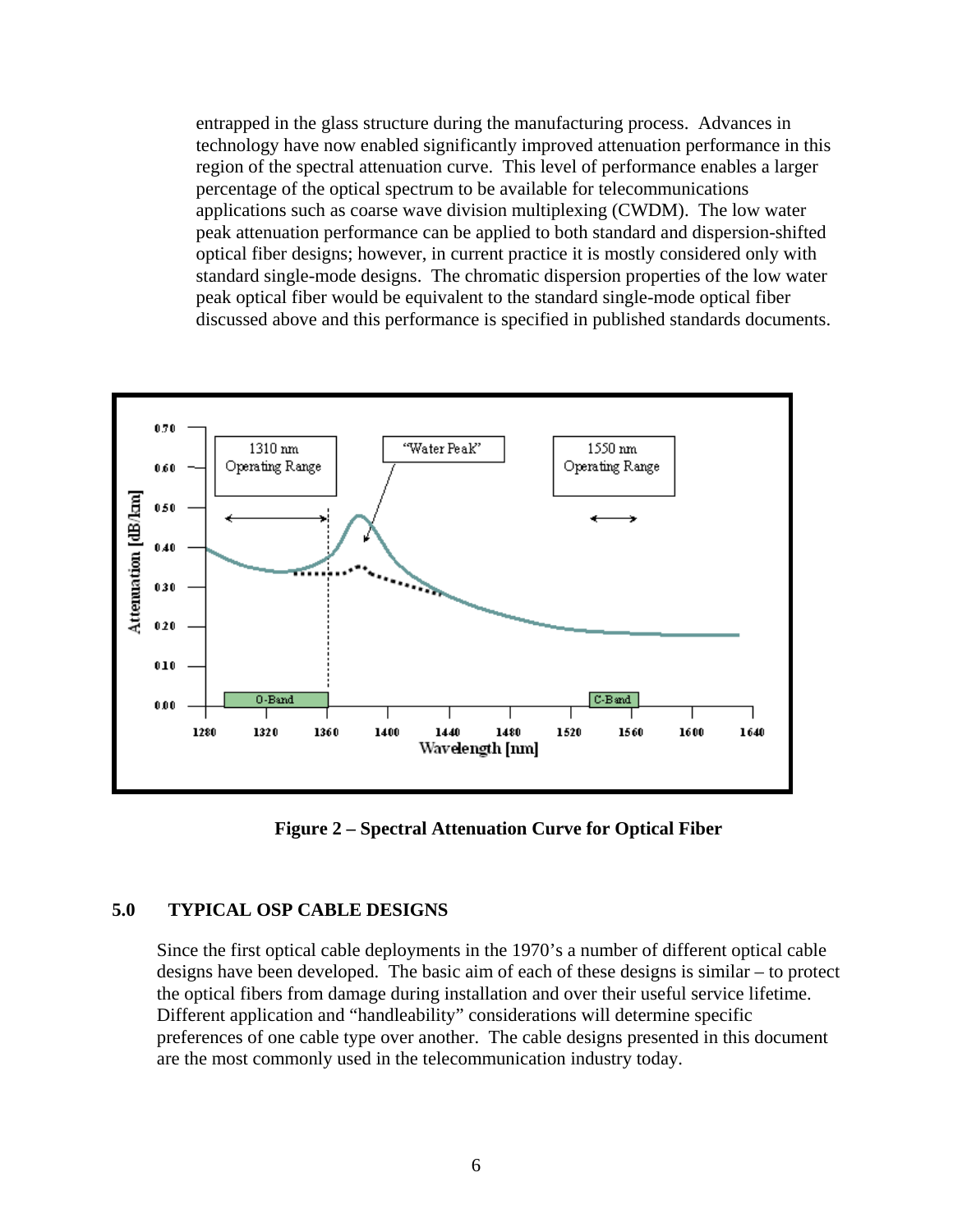#### 5.1 Stranded Loose Tube

Stranded Loose Tube cables have the optical fibers placed in bundles or ribbons in each individual buffer tube. A cable core for this design is comprised of multiple color-coded unit tubes (loose tubes) reverse lay stranded around a central strength member. The central member is responsible for providing support for the tubes as well as some traction resistance. The reverse lay stranding configuration enables easy mid-span access. This cable design may also have aramid or fiberglass yarns stranded below its external jacket in order to increase its tensile strength. The interior of the cable is protected from moisture intrusion by a water blocking material. The cable core may be afforded additional protection with corrugated metallic armor. The fiber bundle design (shown in Figure 3) is the most commonly used optical distribution type in the cable telecommunications systems industry today.



**Figure 3 – Stranded Loose Tube Cable (Bundled Fibers)**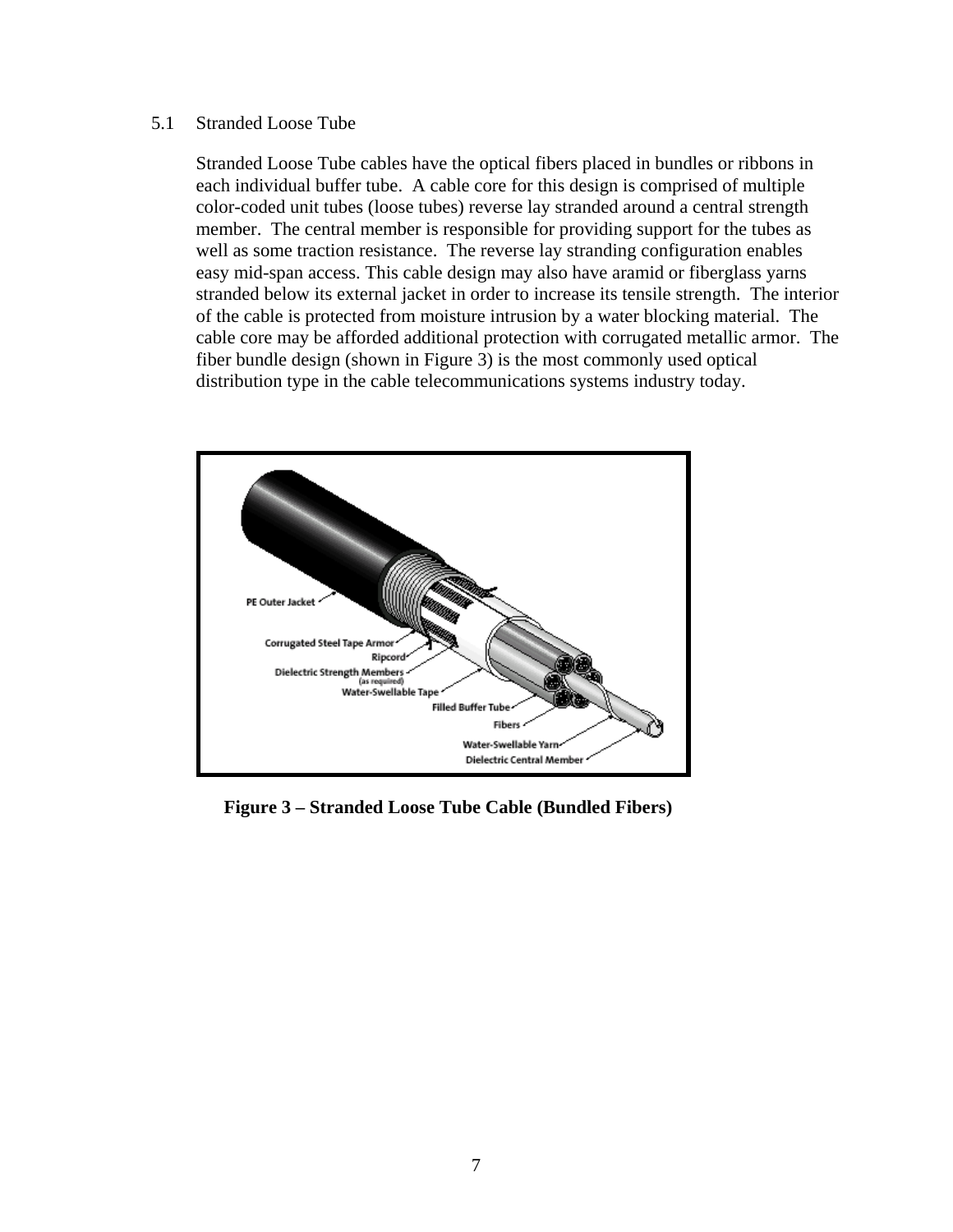The stranded loose tube cable design incorporating ribbons (shown in Figure 4) is a more recent design and is typically used for applications requiring fiber counts greater than 300. The fiber ribbons are typically made up of 12 color coded fibers configured in a planar array and held together in an acrylate matrix material.



 **Figure 4 – Stranded Loose Tube Cable (Ribbonized Fibers)**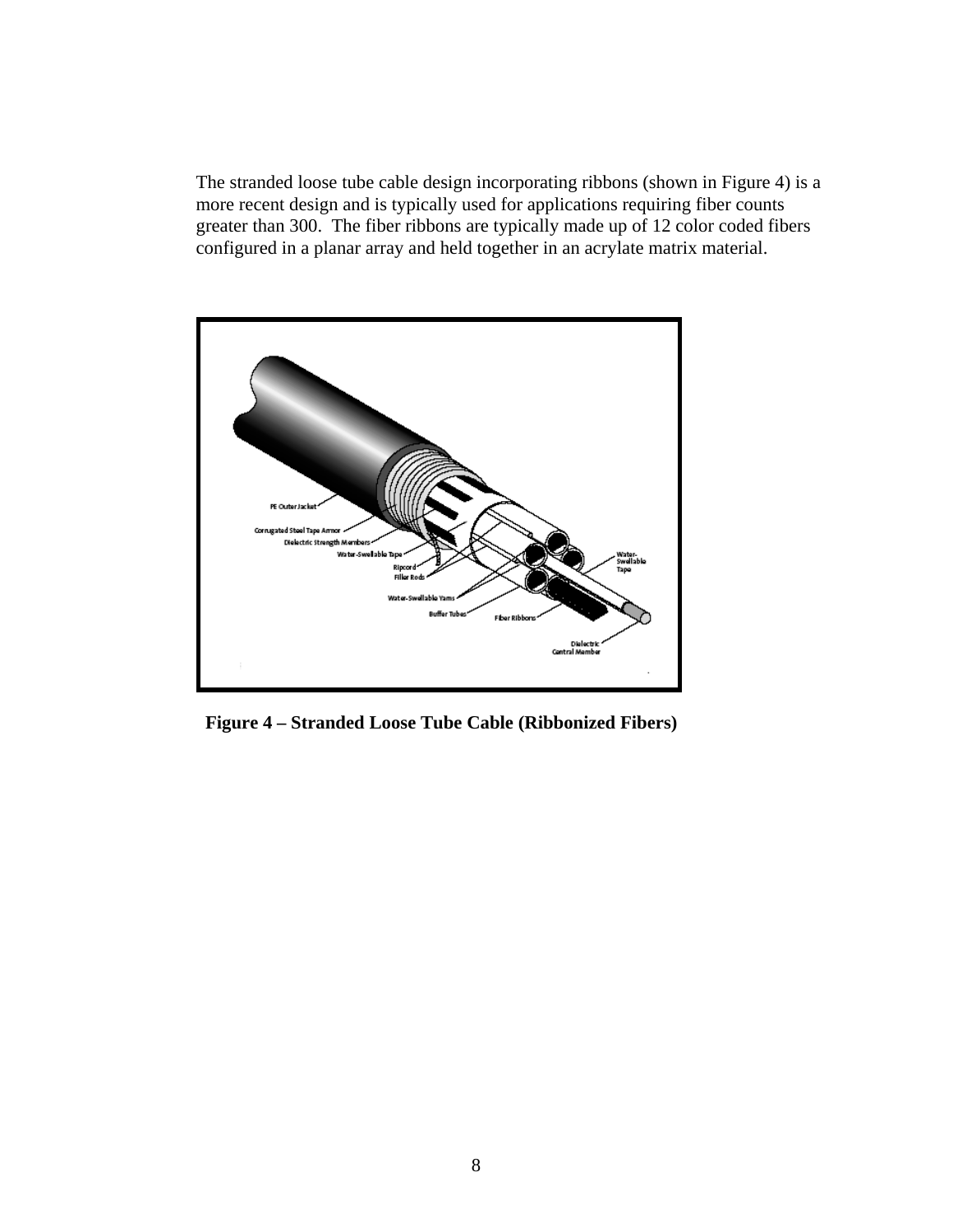#### 5.2 Central Tube

Central Tube cables are an "alternative" loose tube cable design. Similar to the stranded design, the fibers (either grouped in bundles or ribbons) are placed in an oversized plastic buffer tube. This primary differentiating feature of this cable design is that there is one larger single tube in the center of the cable rather than multiple smaller diameter tubes stranded around a central member. Strength members are placed around the main central tube, and are commonly imbedded in the outer jacket, in order to provide traction and compression resistance. The maximum fiber count of central tube bundled designs is limited compared to its stranded multi-tube counterpart. The maximum fiber count of central tube ribbon designs may exceed those available in stranded multi-tube counterparts. An example of this design is depicted in Figure 5.



**Figure 5 – Central Tube Cable (Bundled Fibers)**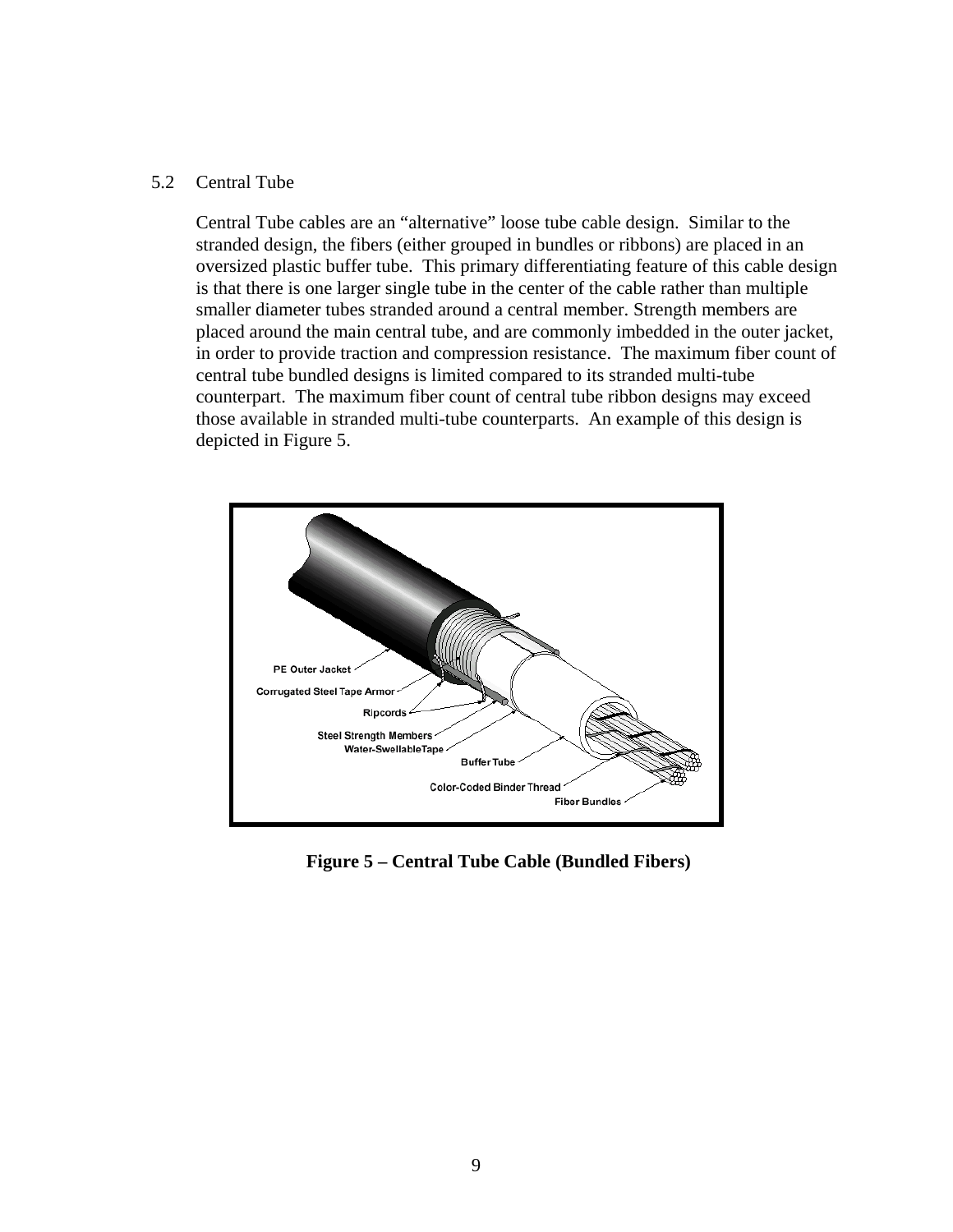#### 5.3 Figure-8

Figure-8 cables are composed of two distinct subcomponents. The first is an optical cable similar to the loose tube cables described previously. The second is a messenger wire connected to the cable by a plastic web. The cross section of this composite structure closely resembles the numeral "8"; hence, the source of the name. These cables are used in aerial applications. The basic components and properties of the cable portion are identical to those previously described for the stranded loose tube and central tube cable designs. The intent of this cable design is to combine the installation of the messenger wire and optical cable into a single process. An example of this type of cable structure is shown in Figure 6.



**Figure 6 – Figure-8 Cable Design**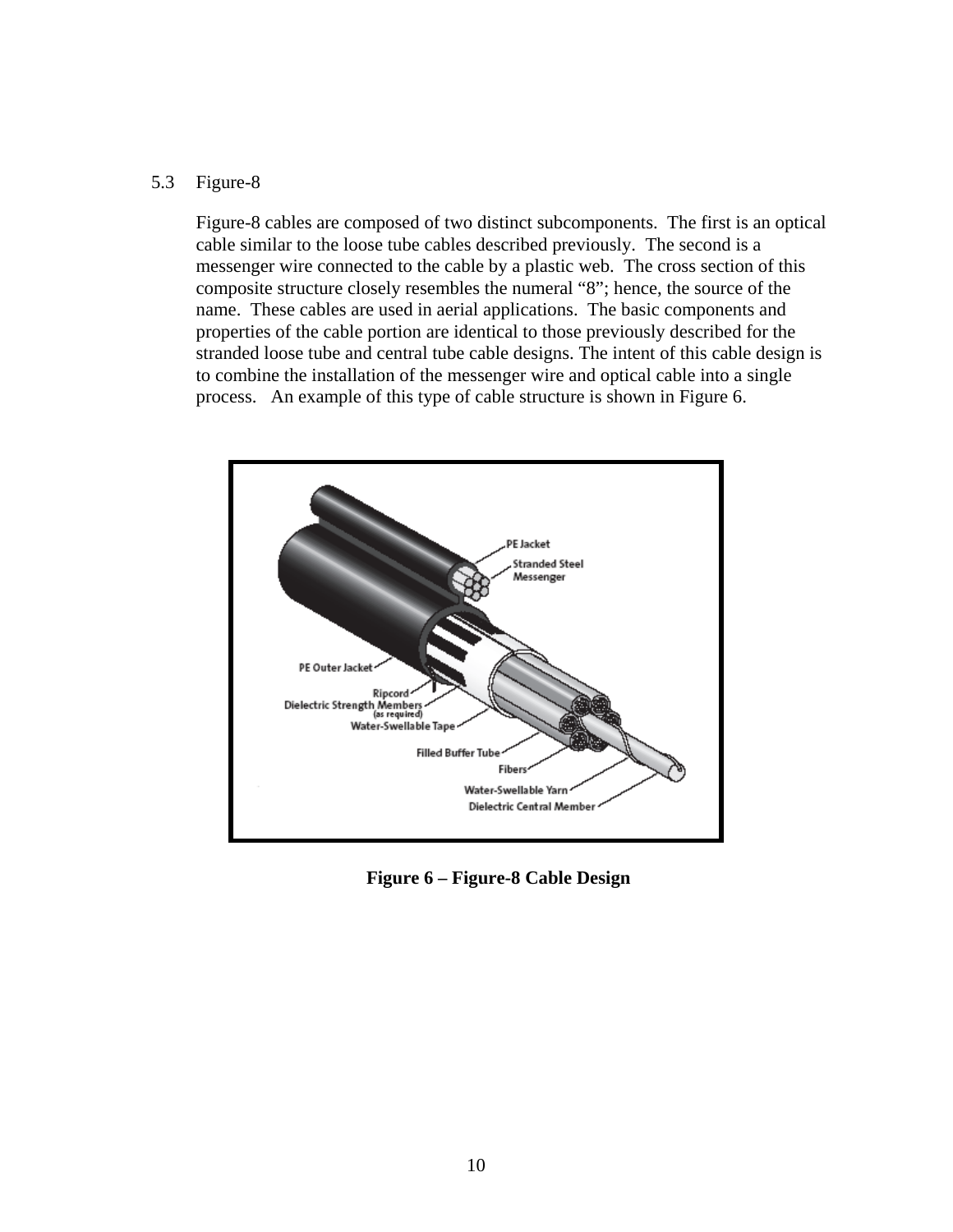#### 5.4 All Dielectric Self Supporting (ADSS)

All Dielectric Self Supporting (ADSS) cables are a more recent design concept. These cables are designed to be installed in a single operation similar to Figure-8 cable; but, this cable design has a completely round cross section. This cable design has no electrically conductive elements which is sometimes a requirement when installing in close proximity to utility company power cables. The tensile strength for these cables is provided by a dielectric strength material (typically aramid yarn). The cable is safely supported aerially through the use of hardware specifically designed for this application that achieves coupling to the dielectric strength material and bears the weight of the cable. An example of this type of cable structure is shown in Figure 7.



**Figure 7 – All Dielectic Self Supporting (ADSS) Cable Design**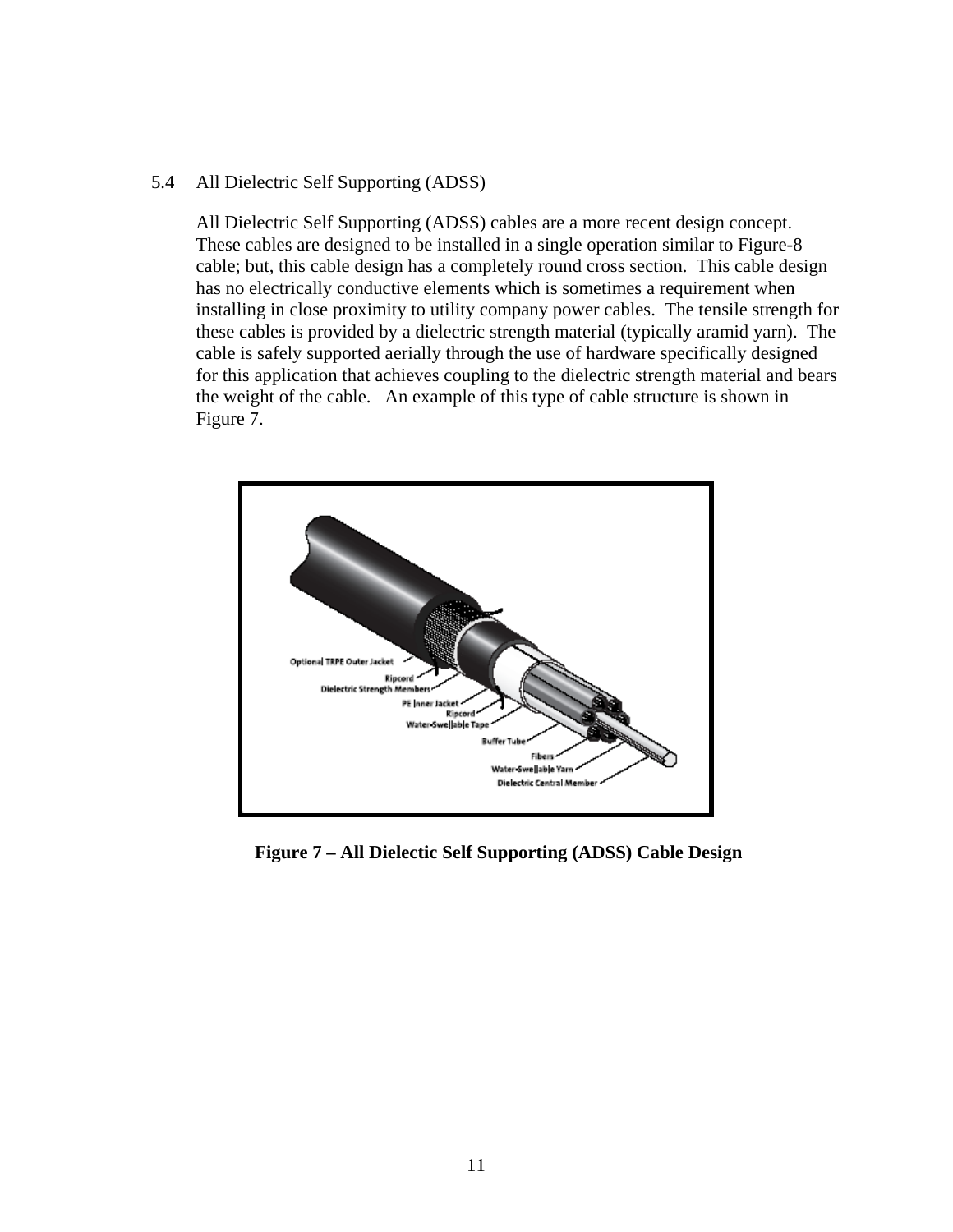#### **6.0 PERFORMANCE REQUIREMENTS**

OSP optical fiber cable shall meet the requirements of the ANSI/ICEA S-87-640 "*Standard for Optical Fiber Outside Plant Communications Cable."* The most current ANSI/ICEA S-87-640 revision level shall be used. Only optical fiber cable constructions specified in this document shall be used for outside plant applications.

#### **7.0 SELECTION GUIDE & APPLICATION CONSIDERATIONS**

Cable selection involves many factors. To optimize matching the specific optical fiber/optical cable for a specific application, evaluating the following list of general considerations is a good starting point.

- 7.1 Fiber type
	- Intended wavelength(s) of operation
	- Maximum transmission distance
	- Intended data rate
- 7.2 Fiber count
	- Intended end user application requirements
	- Future growth of network
	- Physical network topology

#### 7.3 Installation method

- If aerial, strand and lash
- If aerial, figure-8 self supported
- If aerial, all-dielectric self supported
- Direct buried
- Pulled into duct
- Special application